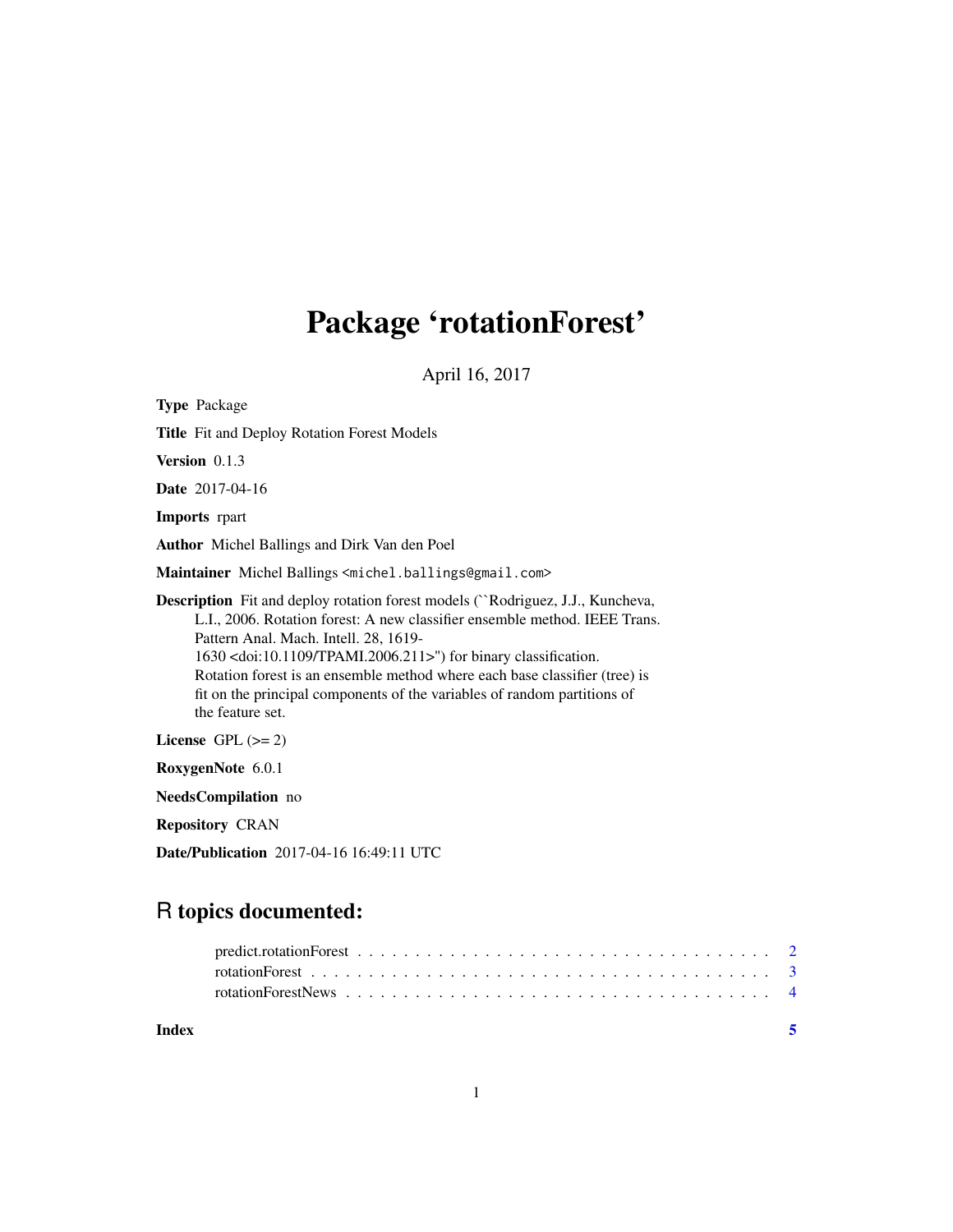```
predict.rotationForest
```
*Predict method for rotationForest objects*

#### Description

Prediction of new data using rotationForest.

# Usage

```
## S3 method for class 'rotationForest'
predict(object, newdata, all = FALSE, ...)
```
#### Arguments

| object                  | An object of class rotation Forest                             |
|-------------------------|----------------------------------------------------------------|
| newdata                 | A data frame with the same predictors as in the training data. |
| all                     | Return the predictions per tree instead of the average.        |
| $\cdot$ $\cdot$ $\cdot$ | Not used currently.                                            |

#### Value

A vector containing the response scores.

#### Author(s)

Michel Ballings and Dirk Van den Poel, Maintainer: <Michel.Ballings@GMail.com>

#### References

Rodriguez, J.J., Kuncheva, L.I., 2006. Rotation forest: A new classifier ensemble method. IEEE Trans. Pattern Anal. Mach. Intell. 28, 1619-1630. doi:10.1109/TPAMI.2006.211

### See Also

#### [rotationForest](#page-2-1)

### Examples

```
data(iris)
y <- as.factor(ifelse(iris$Species[1:100]=="setosa",0,1))
x <- iris[1:100,-5]
rF <- rotationForest(x,y)
predict(object=rF,newdata=x)
```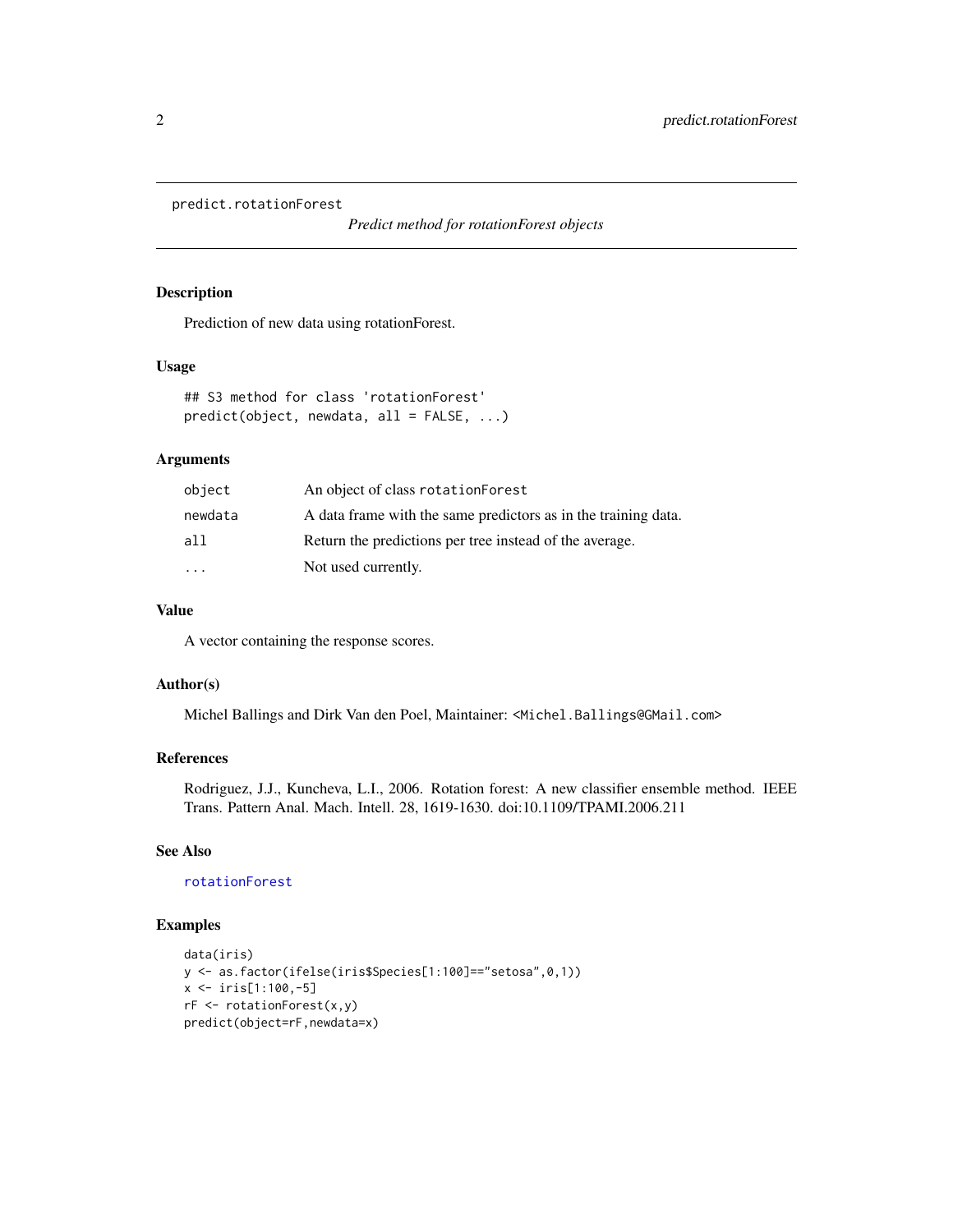<span id="page-2-1"></span><span id="page-2-0"></span>

## Description

rotationForest implements an ensemble method where each base classifier (tree) is fit on the principal components of the variables of random partitions of the feature set.

### Usage

```
rotationForest(x, y, K = round(ncol(x)/3, 0), L = 10, verbose = FALSE,
  ...)
```
### Arguments

| $\mathsf{x}$ | A data frame of predictors (numeric, or integer). Categorical variables need to<br>be transformed to indicator (dummy) variables. At minimum x requires two<br>columns. |
|--------------|-------------------------------------------------------------------------------------------------------------------------------------------------------------------------|
| $\mathbf{y}$ | A factor containing the response vector. Only $\{0,1\}$ is allowed.                                                                                                     |
| К            | The number of variable subsets. The default is the value K that results in three<br>features per subset.                                                                |
| L            | The number of base classifiers (trees using the rpart package). The default is<br>10.                                                                                   |
| verbose      | Boolean. Should information about the subsets be printed?                                                                                                               |
|              | Arguments to rpart.control. First run library (rpart).                                                                                                                  |

# Value

An object of class rotationForest, which is a list with the following elements:

| models      | A list of trees.    |
|-------------|---------------------|
| loadings    | A list of loadings. |
| columnnames | Column names of x.  |

#### Author(s)

Michel Ballings and Dirk Van den Poel, Maintainer: <Michel.Ballings@GMail.com>

# References

Rodriguez, J.J., Kuncheva, L.I., 2006. Rotation forest: A new classifier ensemble method. IEEE Trans. Pattern Anal. Mach. Intell. 28, 1619-1630. doi:10.1109/TPAMI.2006.211

#### See Also

[predict.rotationForest](#page-1-1)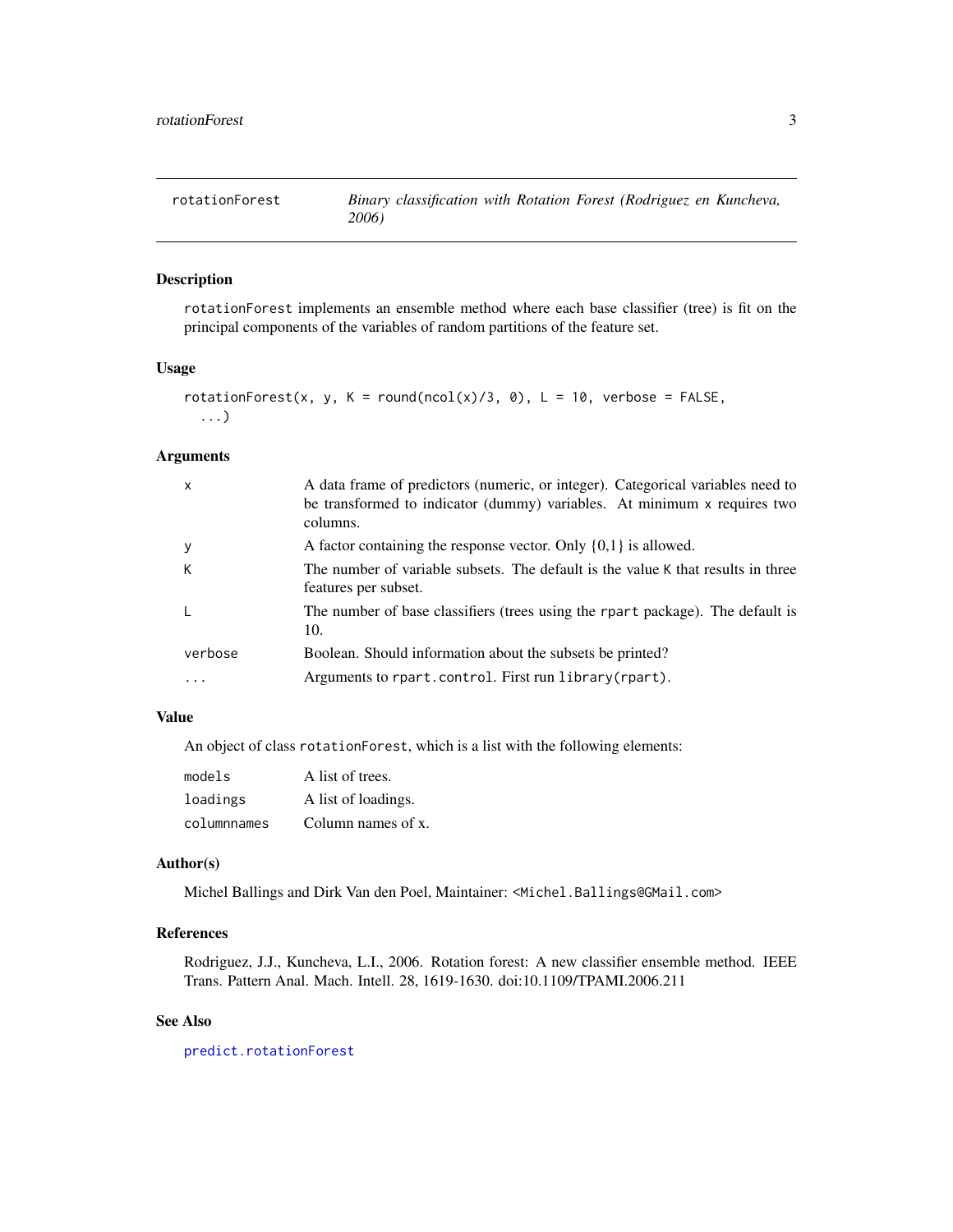# Examples

```
data(iris)
y <- as.factor(ifelse(iris$Species[1:100]=="setosa",0,1))
x \le -iris[1:100, -5]rF <- rotationForest(x,y)
predict(object=rF,newdata=x)
```
rotationForestNews *Display the NEWS file*

# Description

rotationForestNews shows the NEWS file of the rotationForest package.

#### Usage

rotationForestNews()

#### Author(s)

Michel Ballings and Dirk Van den Poel, Maintainer: <Michel.Ballings@GMail.com>

#### Examples

rotationForestNews()

<span id="page-3-0"></span>